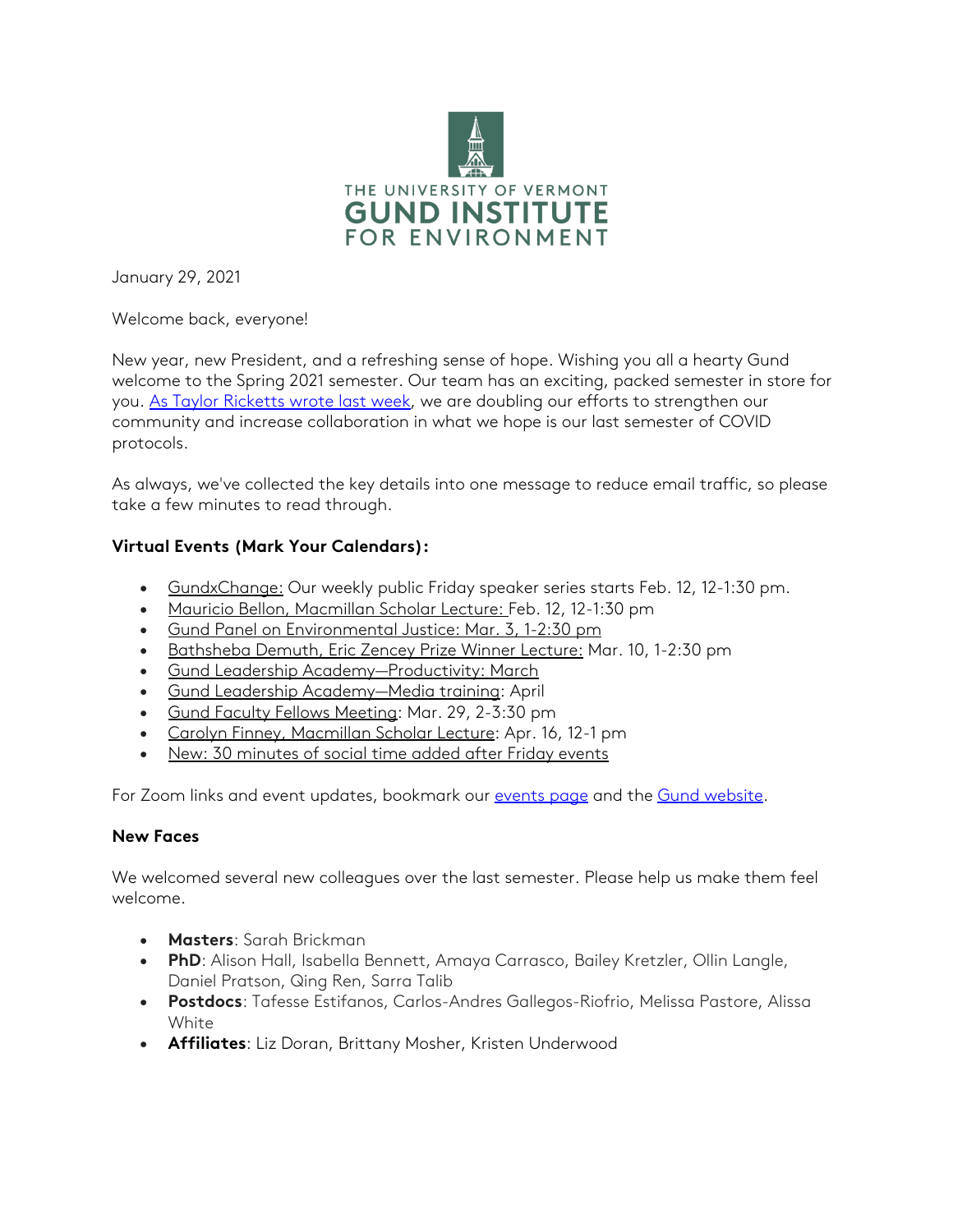## **Money and Opportunities**

- **Gund Enrichment Funds are available**. Faculty Fellows and students can request enrichment funds using the link on the bottom of the [enrichment funds](https://www.uvm.edu/gund/enrichment-funds) webpage.
- **Macmillan Scholars in Residence Program** funds are available for Faculty Fellows who want to host visiting scholars to collaborate and engage with the UVM community. Virtual visits are allowed. Submit nominations [here.](https://uvm.infoready4.com/#competitionDetail/1807748)
- **Gund Summer Undergraduate Research Fellowships** (SURF) are available for your UG students. Learn more and apply for SURF awards on the Office of Fellowships, Opportunities, & Undergraduate Research's [webpage.](https://www.uvm.edu/four/internal-undergraduate-research-funding)

# **Social Events**

To provide more social opportunities, we're trying something new: 30 minutes of social time after every Friday talk, starting at 1 pm. These are informal with no agenda. We will experiment with small breakout rooms and other formats, based on your feedback. Please feel free to join, even if you can't make the actual talk.

The Gund Culture Club is busy creating other opportunities to virtually gather and collaborate, and we are excited to announce those soon.

## **Diversity, Equity, and Inclusion**

Thank you to our growing [Gund Diversity Committee \(members listed online\),](https://www.uvm.edu/gund/diversity-and-inclusion) for helping us to make good on our five goals:

- **Building equity and justice more explicitly into Gund research themes**, which guide our investments in research, outreach, and people.
- **Expanding diversity and equity training, with a focus on racial justice.** This past fall, we brought Carolyn Finney and Michael Dorsey. Carolyn will be back this spring to work mainly with faculty Fellows
- **Amplify voices of BIPOC (Black, Indigenous, and people of color) scholars through Gund events.** We have set explicit goals for representation in our GundxChanges and MacMillan Visiting Scholars Please keep suggesting speakers!
- **Continue to emphasize diverse backgrounds and voices in our recruiting.**
- **Grow our DEI webpage into more of a community resource.** With input from our Committee and others, we will post select resources, and may select a core set of expected readings for the Gund community.

### **Gund Leadership Academy**

Stand by for invites to this semester's two **[leadership academy](https://www.uvm.edu/gund/leadership-academy)** events:

- March: "Streamlined Productivity Getting un-stuck & staying focused" by Productivity Vermont
- April: Media training by Basil Waugh, Gund Communications Director